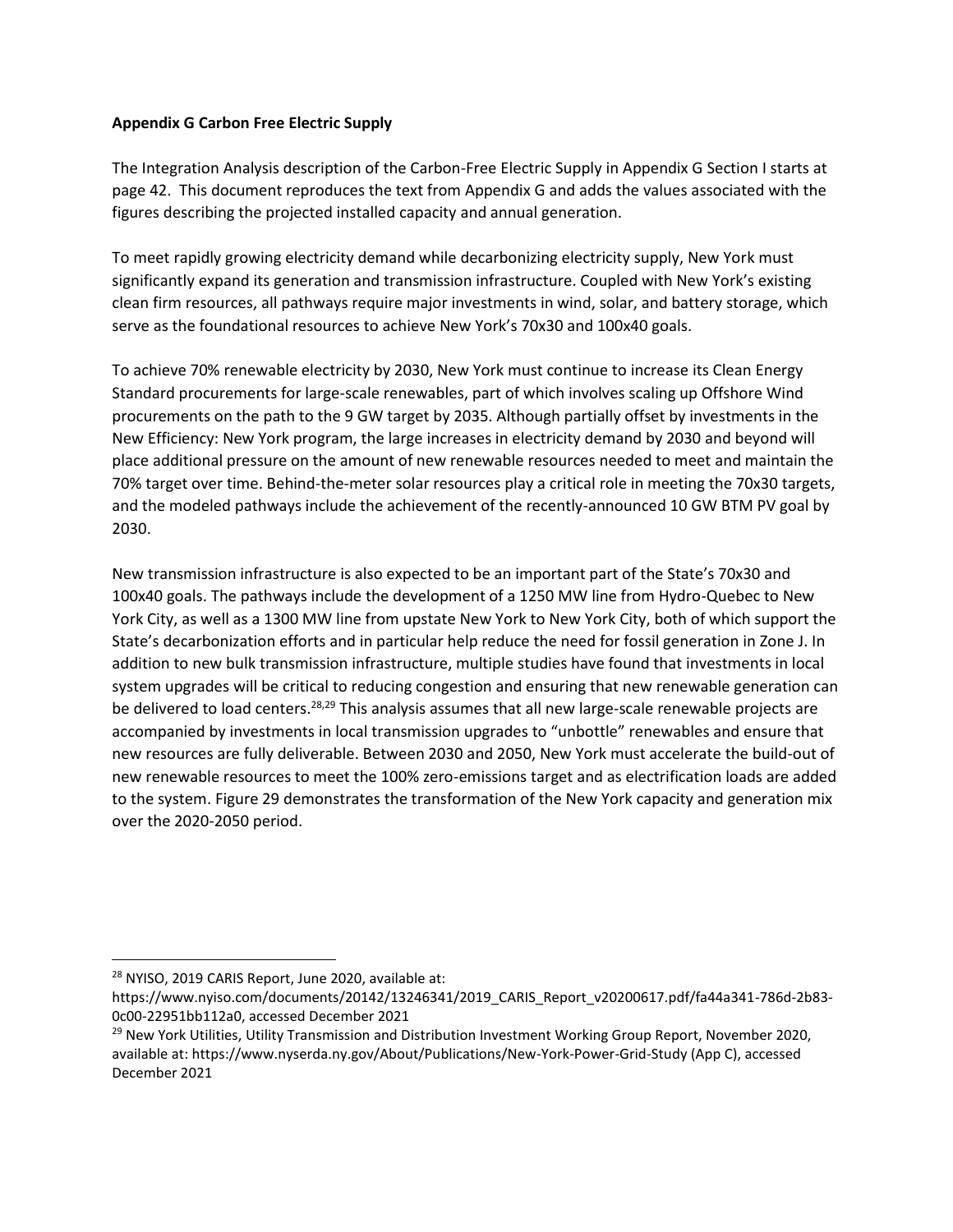Footnote<sup>30</sup>



Figure 29. Installed Capacity and Annual Generation for Scenario 3: Accelerated Transition away from Combustion<sup>30</sup>

By 2050, across all modeled pathways, New York installs over 60 GW of solar capacity (both utility-scale and distributed resources), between 16-17 GW of new land-based wind capacity (including imported wind from neighboring ISOs), and between 16-19 GW of offshore wind resources, illustrated in Figure 30.

<sup>&</sup>lt;sup>30</sup> In Scenario 3, the "zero-carbon firm resource" represents a combustion-free resource, and is modeled as a hydrogen fuel cell.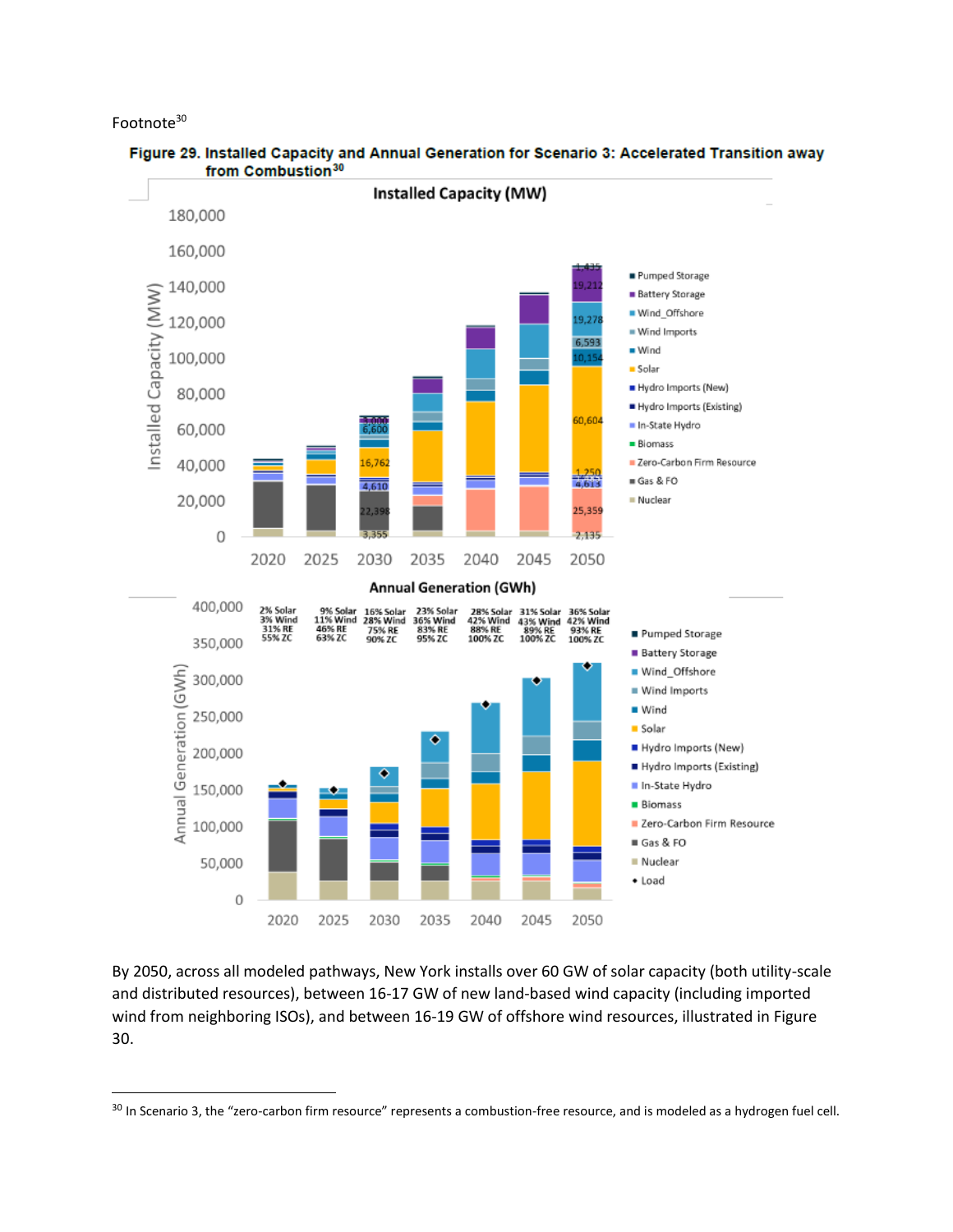#### Footnote<sup>31</sup>





To integrate large quantities of intermittent resources into the New York electricity system, wind and solar output must be balanced with customer demand on multiple timescales, with different resources providing integration value over each timescale.

On the intraday timescale, battery storage plays a critical role in providing flexibility and balancing renewables with customer loads on both an hourly and subhourly basis. At the hourly level, batteries can charge during times of high renewable output and discharge during times of lower renewable output or high customer demand, and batteries can also help meet subhourly reserve requirements. New York installs between 19-23 GW of battery storage across our modeled pathways. Dynamic end-use flexibility also has similar potential to help meet hourly balancing needs, if customers are incentivized to shift their demand to times of highest renewable output. The impacts of end-use flexibility on electricity system resource needs and system costs are examined in Section 3.5.

<sup>&</sup>lt;sup>31</sup> In Scenarios 1, 2, and 4, the "zero-carbon firm resource" represents a combination of existing and new combustion-based resources (i.e. combustion turbines and combined cycle gas turbines) that convert to utilizing hydrogen as a zero-carbon fuel. In Scenario 3, firm zero-carbon capacity represents a combustion-free resource, modeled as hydrogen fuel cells.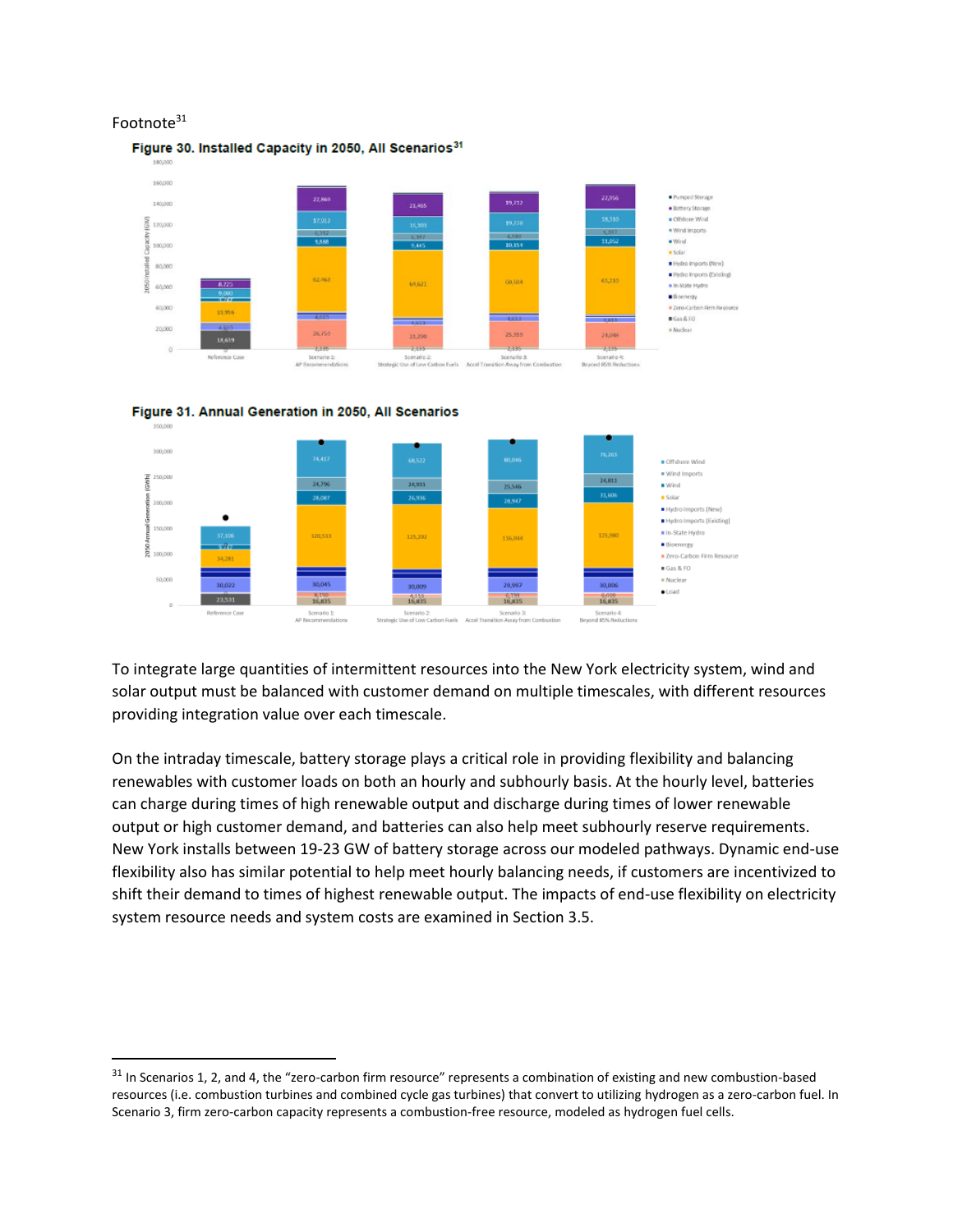| <b>Scenario 2</b>         | 2020   | 2025   | 2030   | 2035   | 2040    | 2045    | 2050    |
|---------------------------|--------|--------|--------|--------|---------|---------|---------|
| Nuclear                   | 4,860  | 3,355  | 3,355  | 3,355  | 3,355   | 3,355   | 2,135   |
| Gas & FO                  | 26,388 | 25,775 | 21,579 | 18,078 |         |         |         |
| Zero-Carbon Firm Resource |        |        |        |        | 21,015  | 21,576  | 21,290  |
| <b>Biomass</b>            | 327    | 327    | 327    | 327    | 327     | 275     | 178     |
| In-State Hydro            | 4,269  | 4,269  | 4,610  | 4,610  | 4,613   | 4,613   | 4,613   |
| Hydro Imports (Existing)  | 1,485  | 1,485  | 1,485  | 1,485  | 1,485   | 1,485   | 1,485   |
| Hydro Imports (New)       |        |        | 1,250  | 1,250  | 1,250   | 1,250   | 1,250   |
| Wind                      | 1,917  | 3,292  | 3,814  | 4,263  | 5,845   | 7,781   | 9,445   |
| <b>Wind Imports</b>       |        |        | 1,760  | 5,796  | 6,397   | 6,397   | 6,397   |
| Wind Offshore             |        | 1,826  | 6,200  | 9,906  | 14,364  | 16,393  | 16,393  |
| Solar                     | 2,592  | 8,201  | 18,852 | 28,994 | 43,432  | 53,089  | 64,621  |
| <b>Battery Storage</b>    | 750    | 1,500  | 3,000  | 5,791  | 10,713  | 17,046  | 21,465  |
| <b>Pumped Storage</b>     | 1,435  | 1,435  | 1,435  | 1,435  | 1,435   | 1,435   | 1,435   |
| Total                     | 44,023 | 51,467 | 67,667 | 85,292 | 114,232 | 134,694 | 150,707 |

# **Scenario 2: Summary Fuel Mix Capacity (MW)**

# **Scenario 2: Summary Annual Energy Fuel Mix (GWh**)

| <b>Scenario 2</b>         | 2020     | 2025     | 2030      | 2035      | 2040      | 2045      | 2050      |
|---------------------------|----------|----------|-----------|-----------|-----------|-----------|-----------|
| <b>Nuclear</b>            | 38,318   | 26,452   | 26,452    | 26,452    | 26,452    | 26,452    | 16,835    |
| Gas & FO                  | 70,449   | 58,305   | 24,562    | 19,651    |           |           |           |
| Zero-Carbon Firm Resource |          |          |           |           | 3,342     | 3,675     | 4,153     |
| <b>Biomass</b>            | 2,721    | 2,721    | 2,721     | 2,721     | 2,721     | 2,288     | 1,480     |
| In-State Hydro            | 27,121   | 27,011   | 30,857    | 30,963    | 30,045    | 30,021    | 30,009    |
| Hydro Imports (Existing)  | 10,361   | 10,361   | 10,361    | 10,361    | 10,361    | 10,361    | 10,361    |
| Hydro Imports (New)       |          |          | 8,760     | 8,760     | 8,760     | 8,760     | 8,760     |
| Wind                      | 4,796    | 8,238    | 9,873     | 11,229    | 16,035    | 21,854    | 26,936    |
| Wind Imports              |          |          | 6,944     | 22,810    | 25,130    | 24,916    | 24,931    |
| Wind_Offshore             |          | 7,611    | 25,657    | 41,016    | 59,778    | 68,287    | 68,522    |
| Solar                     | 3,908    | 13,087   | 32,965    | 52,781    | 80,620    | 100,948   | 125,292   |
| <b>Battery Storage</b>    | (16)     | 47       | (774)     | (1, 543)  | (2, 196)  | (3,406)   | (4, 319)  |
| Pumped Storage            | (74)     | (50)     | (233)     | (123)     | (348)     | (380)     | (476)     |
| Imports*                  | 4,694    | 3,827    | 2,309     | 4,573     | 13,545    | 14,266    | 14,818    |
| <b>Exports</b>            | (3, 320) | (6, 628) | (10, 716) | (13, 458) | (13, 545) | (14, 266) | (14, 818) |
| Load                      | 158,963  | 150,985  | 169,744   | 216,201   | 260,708   | 293,786   | 312,488   |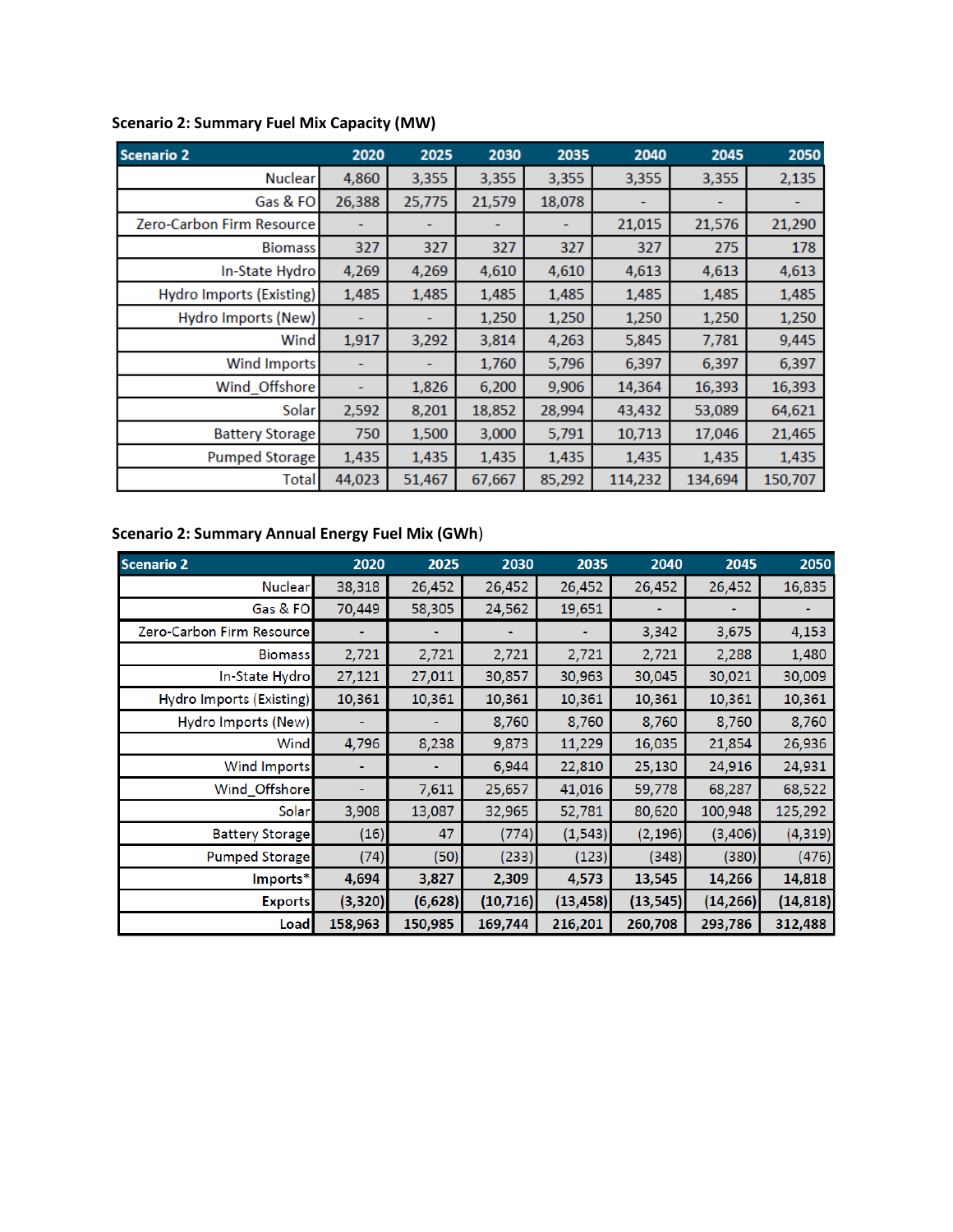| <b>Scenario 3</b>         | 2020   | 2025   | 2030   | 2035   | 2040    | 2045    | 2050    |
|---------------------------|--------|--------|--------|--------|---------|---------|---------|
| <b>Nuclear</b>            | 4,860  | 3,355  | 3,355  | 3,355  | 3,355   | 3,355   | 2,135   |
| Gas & FO                  | 26,388 | 25,775 | 22,398 | 14,292 |         |         |         |
| Zero-Carbon Firm Resource |        |        |        | 5,489  | 23,522  | 25,230  | 25,359  |
| <b>Biomass</b>            | 327    | 327    | 327    | 327    | 327     | 275     | 178     |
| In-State Hydro            | 4,269  | 4,269  | 4,610  | 4,613  | 4,613   | 4,613   | 4,613   |
| Hydro Imports (Existing)  | 1,485  | 1,485  | 1,485  | 1,485  | 1,485   | 1,485   | 1,485   |
| Hydro Imports (New)       |        |        | 1,250  | 1,250  | 1,250   | 1,250   | 1,250   |
| Wind                      | 1,917  | 3,292  | 4,600  | 5,220  | 6,126   | 8,250   | 10,154  |
| <b>Wind Imports</b>       |        |        | 2,421  | 5,448  | 6,397   | 6,593   | 6,593   |
| Wind_Offshore             |        | 1,826  | 6,600  | 10,423 | 16,756  | 19,278  | 19,278  |
| Solar                     | 2,592  | 8,201  | 16,762 | 28,625 | 41,420  | 49,042  | 60,604  |
| <b>Battery Storage</b>    | 750    | 1,500  | 3,000  | 8,090  | 12,207  | 16,383  | 19,212  |
| <b>Pumped Storage</b>     | 1,435  | 1,435  | 1,435  | 1,435  | 1,435   | 1,435   | 1,435   |
| Total                     | 44,023 | 51,467 | 68,244 | 90.054 | 118,894 | 137,190 | 152,297 |

# **Scenario 3: Summary Fuel Mix Capacity (MW)**

#### **Scenario 3: Summary Annual Energy Fuel Mix (GWh**)

| Scenario 3                | 2020     | 2025     | 2030      | 2035      | 2040      | 2045      | 2050     |
|---------------------------|----------|----------|-----------|-----------|-----------|-----------|----------|
| Nuclear                   | 38,318   | 26,452   | 26,452    | 26,452    | 26,452    | 26,452    | 16,835   |
| Gas & FO                  | 70,461   | 57,869   | 25,668    | 21,231    |           |           |          |
| Zero-Carbon Firm Resource |          |          |           |           | 4,440     | 5,419     | 6,399    |
| <b>Biomass</b>            | 2,721    | 2,721    | 2,721     | 2,721     | 2,721     | 2,288     | 1,480    |
| In-State Hydro            | 27,121   | 26,995   | 30,870    | 30,993    | 29,982    | 29,996    | 29,997   |
| Hydro Imports (Existing)  | 10,361   | 10,361   | 10,361    | 10,361    | 10,361    | 10,361    | 10,361   |
| Hydro Imports (New)       |          |          | 8,760     | 8,760     | 8,760     | 8,760     | 8,760    |
| Wind                      | 4,796    | 8,238    | 12,296    | 14,130    | 16,799    | 23,200    | 28,947   |
| Wind Imports              |          |          | 9,544     | 21,389    | 25,002    | 25,563    | 25,546   |
| Wind_Offshore             |          | 7,611    | 27,293    | 43,153    | 69,388    | 79,540    | 80,046   |
| Solar                     | 3,908    | 13,087   | 28,596    | 51,328    | 75,966    | 92,094    | 116,044  |
| <b>Battery Storage</b>    | (16)     | 66       | (822)     | (1, 875)  | (2, 443)  | (3, 249)  | (4,081)  |
| Pumped Storage            | (74)     | (64)     | (223)     | (115)     | (288)     | (310)     | (395)    |
| Imports*                  | 4,695    | 3,832    | 3,330     | 5,005     | 13,978    | 14,459    | 15,073   |
| <b>Exports</b>            | (3, 319) | (6, 657) | (11, 480) | (14, 461) | (13, 978) | (14, 459) | (15,073) |
| Load                      | 158,973  | 150,512  | 173,371   | 219,076   | 267,143   | 300,115   | 319,942  |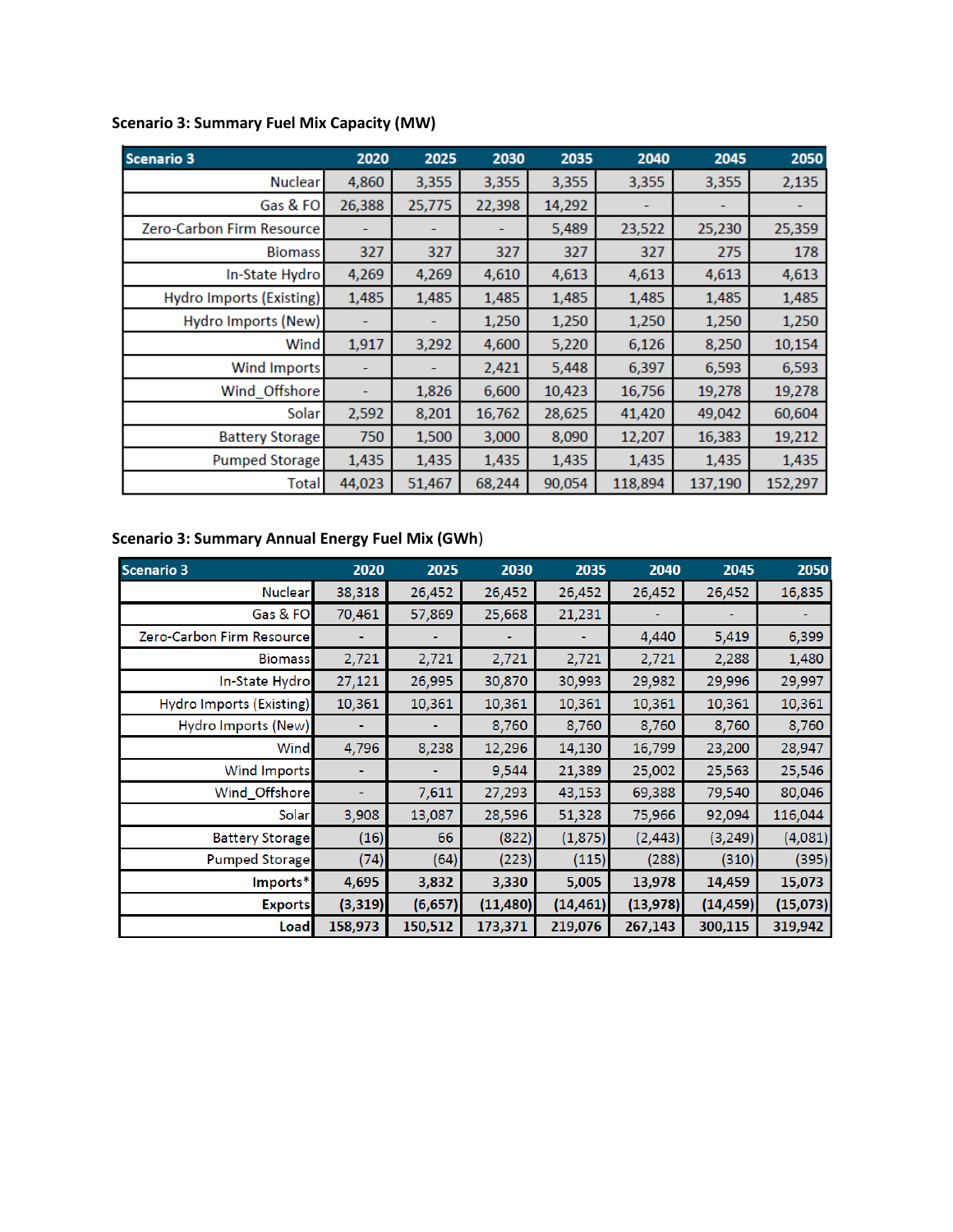| <b>Scenario 4</b>                | 2020   | 2025   | 2030   | 2035   | 2040    | 2045    | 2050    |
|----------------------------------|--------|--------|--------|--------|---------|---------|---------|
| Nuclear                          | 4,860  | 3,355  | 3,355  | 3,355  | 3,355   | 3,355   | 2,135   |
| Gas & FO                         | 26,388 | 25,775 | 21,579 | 20,326 |         |         |         |
| <b>Zero-Carbon Firm Resource</b> |        |        |        |        | 23,676  | 24,333  | 24,048  |
| <b>Biomass</b>                   | 327    | 327    | 327    | 327    | 327     | 275     | 178     |
| In-State Hydro                   | 4,269  | 4,269  | 4,610  | 4,613  | 4,613   | 4,613   | 4,613   |
| <b>Hydro Imports (Existing)</b>  | 1,485  | 1,485  | 1,485  | 1,485  | 1,485   | 1,485   | 1,485   |
| <b>Hydro Imports (New)</b>       |        |        | 1,250  | 1,250  | 1,250   | 1,250   | 1,250   |
| Wind                             | 1,917  | 3,292  | 3,859  | 4,491  | 6,282   | 8,305   | 11,052  |
| <b>Wind Imports</b>              |        |        | 2,649  | 5,970  | 6,397   | 6,397   | 6,397   |
| Wind Offshore                    |        | 1,826  | 6,600  | 9,967  | 15,875  | 18,066  | 18,310  |
| <b>Solar</b>                     | 2,592  | 8,201  | 18,060 | 29,841 | 41,623  | 53,450  | 65,210  |
| <b>Battery Storage</b>           | 750    | 1,500  | 3,000  | 6,311  | 11,576  | 18,973  | 22,956  |
| <b>Pumped Storage</b>            | 1,435  | 1,435  | 1,435  | 1,435  | 1,435   | 1,435   | 1,435   |
| Totall                           | 44,023 | 51,467 | 68,210 | 89,373 | 117,896 | 141,938 | 159,070 |

# **Scenario 4: Summary Fuel Mix Capacity (MW)**

# **Scenario 4: Summary Annual Energy Fuel Mix (GWh**)

| <b>Scenario 4</b>         | 2020     | 2025     | 2030      | 2035     | 2040     | 2045      | 2050      |
|---------------------------|----------|----------|-----------|----------|----------|-----------|-----------|
| Nuclear                   | 38,318   | 26,452   | 26,452    | 26,452   | 26,452   | 26,452    | 16,835    |
| Gas & FO                  | 70,459   | 58,124   | 25,587    | 20,850   |          |           |           |
| Zero-Carbon Firm Resource |          |          |           |          | 4,644    | 5,614     | 6,609     |
| <b>Biomass</b>            | 2,721    | 2,721    | 2,721     | 2,721    | 2,721    | 2,288     | 1,480     |
| In-State Hydro            | 27,121   | 27,000   | 30,867    | 30,994   | 30,023   | 30,008    | 30,006    |
| Hydro Imports (Existing)  | 10,361   | 10,361   | 10,361    | 10,361   | 10,361   | 10,361    | 10,361    |
| Hydro Imports (New)       |          |          | 8,760     | 8,760    | 8,760    | 8,760     | 8,760     |
| Wind                      | 4,796    | 8,238    | 9,966     | 11,856   | 17,274   | 23,376    | 31,606    |
| Wind Imports              |          |          | 10,449    | 23,455   | 25,035   | 24,849    | 24,811    |
| Wind_Offshore             |          | 7,611    | 27,293    | 41,237   | 65,700   | 74,600    | 76,263    |
| Solar                     | 3,908    | 13,087   | 31,293    | 53,921   | 76,465   | 101,267   | 125,980   |
| <b>Battery Storage</b>    | (16)     | 61       | (812)     | (1,781)  | (2, 381) | (3, 844)  | (4,823)   |
| Pumped Storage            | (74)     | (59)     | (220)     | (163)    | (345)    | (306)     | (426)     |
| Imports*                  | 4,694    | 3,834    | 3,303     | 5,017    | 14,006   | 14,780    | 15,101    |
| <b>Exports</b>            | (3, 318) | (6, 628) | (10, 779) | (14,092) | (14,006) | (14, 780) | (15, 101) |
| Load                      | 158,973  | 150,804  | 175,245   | 219,593  | 264,712  | 303,431   | 327,470   |